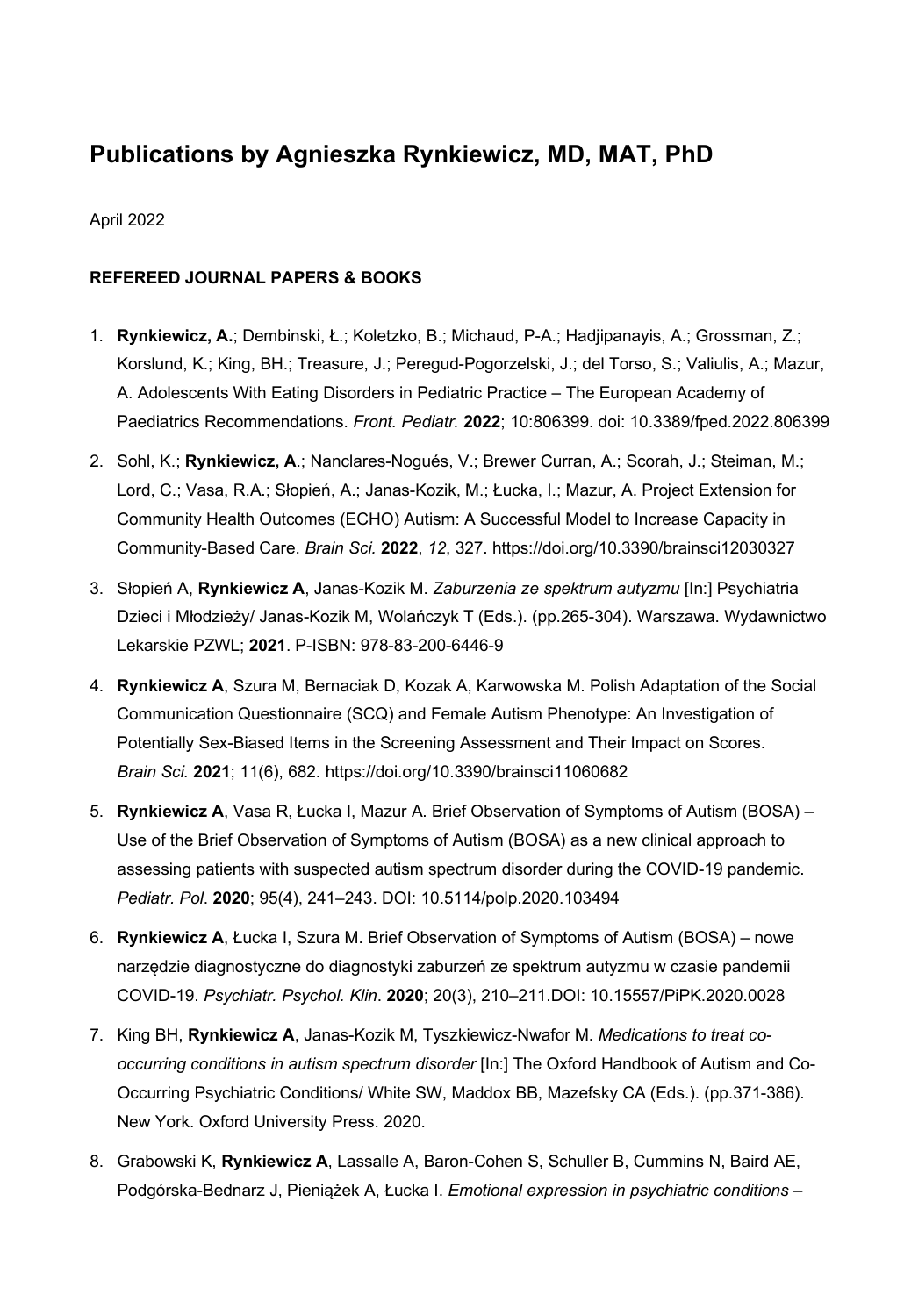*new technology for clinicians.* Psychiatr. Clin. Neurosci*.* 2019; 73(2), 50–62. DOI: https://doi.org/10.1111/pcn.12799

- 9. **Rynkiewicz A**, Janas-Kozik M, Słopień A. *Dziewczęta i kobiety z autyzmem. Girls and Women with Autism*. Psychiatr. Pol. 2019; 53(4),737–752. DOI: https://doi.org/10.12740/PP/OnlineFirst/95098
- 10. **Rynkiewicz A**, Bishop S. *Trzeba lepiej zrozumieć autyzm, żeby skuteczniej pomagać.* Med. Prakt. Pediatria. 2019; 3, 9-16.
- 11. **Rynkiewicz A**, King BH, Kalisz K, Słopień A, Janas-Kozik M, Łucka I. *Kompetentni użytkownicy i standardy użytkowania wywiadu do diagnozowania autyzmu ADI-R (Autism Diagnostic Interview – Revised) oraz protokołu obserwacji do diagnozowania zaburzeń ze spektrum autyzmu ADOS-2 (Autism Diagnostic Observation Schedule, Second Edition)*. Psychiatr. Psychol. Klin. 2018; 18(4), 399–404. DOI: 10.15557/PiPK.2018.0047
- 12. Marchi E, Schüller B, Baird A, Baron-Cohen S, Lassalle A, O'Reilly H, Pigat D, Robinson P, Davies I, Baltrusaitis T, Golan O, Fridenson-Hayo S, Tal S, Newman S, Meir-Goren N, Camurri A, Piana S, Bӧlte S, Sezgin M, Alyuz N, **Rynkiewicz A**, Baranger A. *The ASC-Inclusion Perceptual Serious Gaming Platform for Autistic Children.* IEEE Transactions on Games 2019; 11(4), 328-339. DOI: 10.1109/TG.2018.2864640
- 13. **Rynkiewicz A**, Lassalle A, King BH, Smith R, Mazur A, Podgórska-Bednarz J, Słopień A, Tabarkiewicz J. *Females and Autism* [In:] Oxford Bibliographies in Childhood Studies/ In H. Montgomery (Ed.). New York. Oxford University Press. 2018. DOI: 10.1093/OBO/9780199791231-0209
- 14. Ormond S, Brownlow C, Garnett MS, **Rynkiewicz A**, Attwood T. *Profiling Autism symptomatology: An exploration of the Q-ASC parental report scale in capturing sex differences in autism.* J. Autism Dev. Disord. 2018; 48, 389-403. DOI: 10.1007/s10803-017-3324-9
- 15. **Rynkiewicz A**, Łucka I. *Autism spectrum disorder (ASD) in girls. Co-occurring psychopathology. Sex differences in clinical manifestation.* Psychiatr. Pol. 2018; 52(4), 629–639. DOI: 10.12740/PP/OnlineFirst/58837
- 16. **Rynkiewicz A**, Schüller B, Marchi E, Piana S, Camurri A, Lassalle A, Baron-Cohen S. *An investigation of the 'female camouflage effect' in autism using a computerized ADOS-2 , and a test of sex/gender differences.* Mol. Autism 2016, 7(10). DOI: 10.1186/s13229-016-0073-0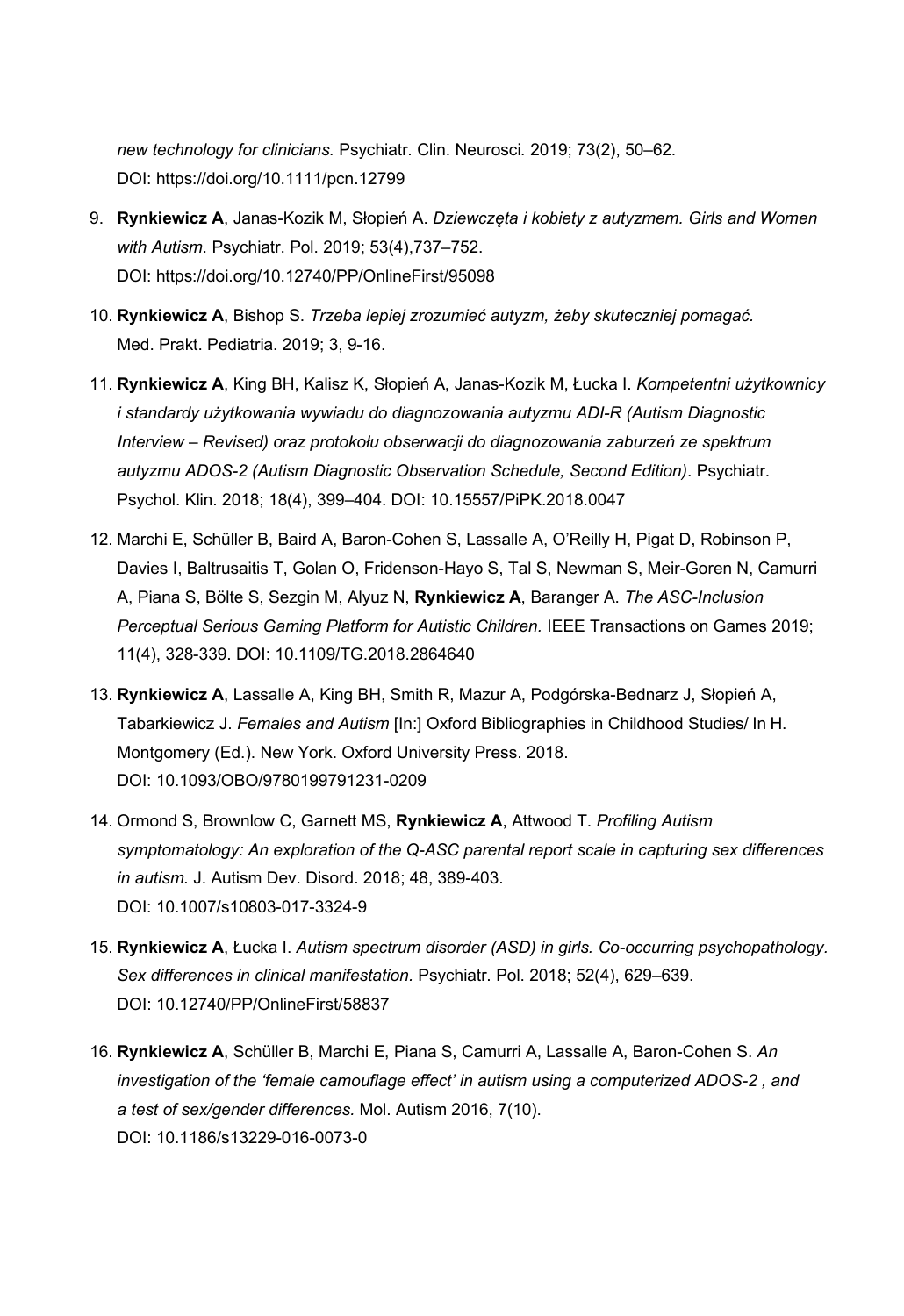- 17. **Rynkiewicz A**, Łucka I, Grabowski K. *Letter to Editor: An investigation of the 'female camouflage effect' in autism using a new computerized test showing sex/gender differences during ADOS-2.* IMFAR 2016 (International Meeting for Autism Research), Baltimore, USA. Psychiatr. Pol. 2016, 50(3), 663-666. DOI: 10.12740/PP/63178
- 18. Łucka I, Pleskot-Kaczmarek J, **Rynkiewicz A**, Przybyła-Ożóg E. *Zespół Aspergera u bliźniąt – dylematy diagnostyczne i terapeutyczne. Opis przypadku.* Psychiatr. Psychol. Klin. 2014, 14(1), 55–60. DOI: 10.15557/PiPK.2014.0007
- 19. **Rynkiewicz A**, Kulik M. *Wystandaryzowane, interaktywne narzędzia do diagnozy zaburzeń ze spektrum autyzmu a nowe kryteria diagnostyczne DSM-5.* Psychiatria 2013, 10(2), 41-48.
- 20. Pisula E, Kawa R, Szostakiewicz Ł, Łucka I, Kawa M, **Rynkiewicz A**. *Autistic Traits in Male and Female Students and Individuals with High Functioning Autism Spectrum Disorders Measured by the Polish Version of the Autism Spectrum Quotient.* PLOS ONE 2013, 8(9). DOI: 10.1371/journal.pone.0075236
- 21. **Rynkiewicz A**, Łucka I, Fryze M. *Wysokofunkcjonujące dziewczęta z autyzmem i zespołem Aspergera - przyczyny rzadkiego diagnozowania, opis przypadków.* Psychiatria 2012, 9(2), 43- 52.
- 22. **Rynkiewicz A**. *The use of computer technology and the internet in teaching and therapy of individuals with Autism Spectrum Disorders (ASD).* Annales Universitatis Paedagogicae Cracoviensis. Studia Psychologica, 2011;4, 161-173.
- 23. **Rynkiewicz A.** *Programy komputerowe oraz Internet w edukacji i terapii osób dotkniętych zaburzeniami ze spektrum autyzmu.* [In:] K. Bargiel-Matusiewicz, E. Pisula, K. Walewska (Eds.). Oblicza rehabilitacji. Warszawa. Wydawnictwo MediPage; 2011.S.99-117.

#### **ABSTRACTS IN REFEREED JOURNALS**

- 24. **Rynkiewicz A**, Garnett MS, Attwood T, Brownlow C, Hadjikhani N, Lassalle A, Ormond S, Pieniążek A, Kalisz K, Cazalis F, Lacroix A, Łucka I. *Autism Spectrum Conditions (ASC) in Females – Clinical Perspectives on Diagnosis and New Directions in the Assessments' Construct.* [In:] A. Gmitrowicz, M. Janas-Kozik, I. Jelonek, Ł. Pilawski, D. Surma Kuś (Eds.). Psychiatr. Psychol. Klin. 2017; 17(4), 296.
- 25. **Rynkiewicz A**, Grabowski K, Lassalle A, Baron-Cohen S, Schüller B, Cummins N, Baird A, Hadjikhani N, Podgórska-Bednarz J, Pieniążek A, Łucka I, Mazur A, Tabarkiewicz J. *Humanoid*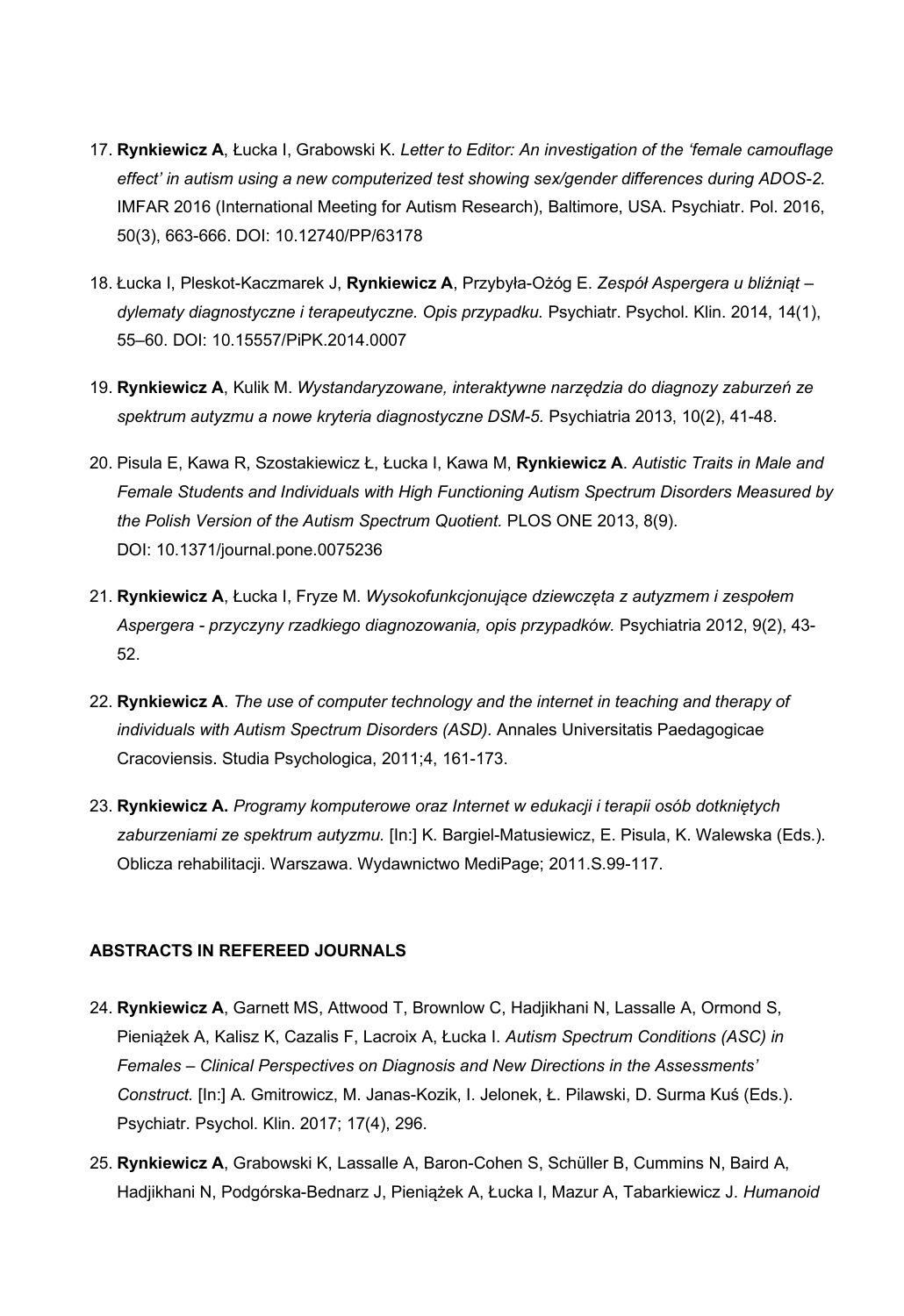*Robots and Modern Technology in ADOS-2 and BOSCC to Support the Clinical Evaluation and Therapy of Patients with Autism Spectrum Conditions (ASC).* [In:] A. Gmitrowicz, M. Janas-Kozik, I. Jelonek, Ł. Pilawski, D. Surma Kuś (Eds.). Psychiatr. Psychol. Klin. 2017; 17(4), 295.

#### **ABSTRACTS IN REFEREED CONFERENCE PROCEEDINGS**

- 26. **Rynkiewicz A**, Karwowska M, Kozak A, Bernaciak D, Szura M. *Screening for Autism Spectrum Disorder in Females with Polish Social Communication Questionnaire, SCQ – the Importance of Sex-Specific Formulated Questions for Parents/Caregivers.* In Proceedings of International Society for Autism Research (INSAR) Virtual. Seattle. USA. INSAR. 2020; 288-289.
- 27. **Rynkiewicz A**. *Autism and Females – sex differences in clinical presentation and research, and ADOS-2. Proceedings of the International Paediatric Conference - the faces of contemporary pediatrics from clinical problems to public health.* Faculty of Medicine, University of Rzeszów. Poland. 2018; 84-85.
- 28. Baird A, Amiriparian S, **Rynkiewicz A**, Schüller B. *Echolalic Autism Spectrum Condition Vocalisations; the Effect of Prosodic Features. Proceedings of the International Paediatric Conference - the faces of contemporary pediatrics from clinical problems to public health.* Faculty of Medicine. University of Rzeszów. Poland. 2018;12-13.
- 29. Podgórska-Bednarz J, **Rynkiewicz A**, Pieniążek A, Wyszyńska J, Czenczek E, Lewandowska A, Wolan-Nieroda A, Mazur A. *Obesity, overweight and autism spectrum condition – preliminary study.* Proceedings of the International Paediatric Conference - the faces of contemporary pediatrics from clinical problems to public health. Faculty of Medicine. University of Rzeszów. Poland. 2018;78-79.
- 30. **Rynkiewicz A**, Garnett MS, Attwood T, Brownlow C, Baron-Cohen S, Hadjikhani N, Lassalle A, Ormond S, Pieniążek A, Kalisz K, Cazalis F, Lacroix A, Łucka I. *Autism Spectrum Conditions (ASC) in Females – Clinical Perspectives on Diagnosis and New Directions in the Assessments Construct.* [In:] Proceedings of XXIX Ogólnopolska Konferencja Sekcji Naukowej Psychiatrii Dzieci i Młodzieży Polskiego Towarzystwa Psychiatrycznego. I Międzynarodowa Konferencja Psychiatrii Dzieci i Młodzieży. Katowice. Psychiatria i Psychologia Kliniczna. 2017; 296.
- 31. **Rynkiewicz A**, Grabowski K, Lassalle A, Baron-Cohen S, Schüller B., Cummins N, Baird A, Hadjikhani N, Podgórska-Bednarz J, Pieniążek A, Łucka I, Mazur A, Tabarkiewicz J. *Humanoid Robots and Modern Technology in ADOS-2 and BOSCC to Support the Clinical Evaluation and Therapy of Patients with Autism Spectrum Conditions (ASC).* [In:] Proceedings of XXIX Ogólnopolska Konferencja Sekcji Naukowej Psychiatrii Dzieci i Młodzieży Polskiego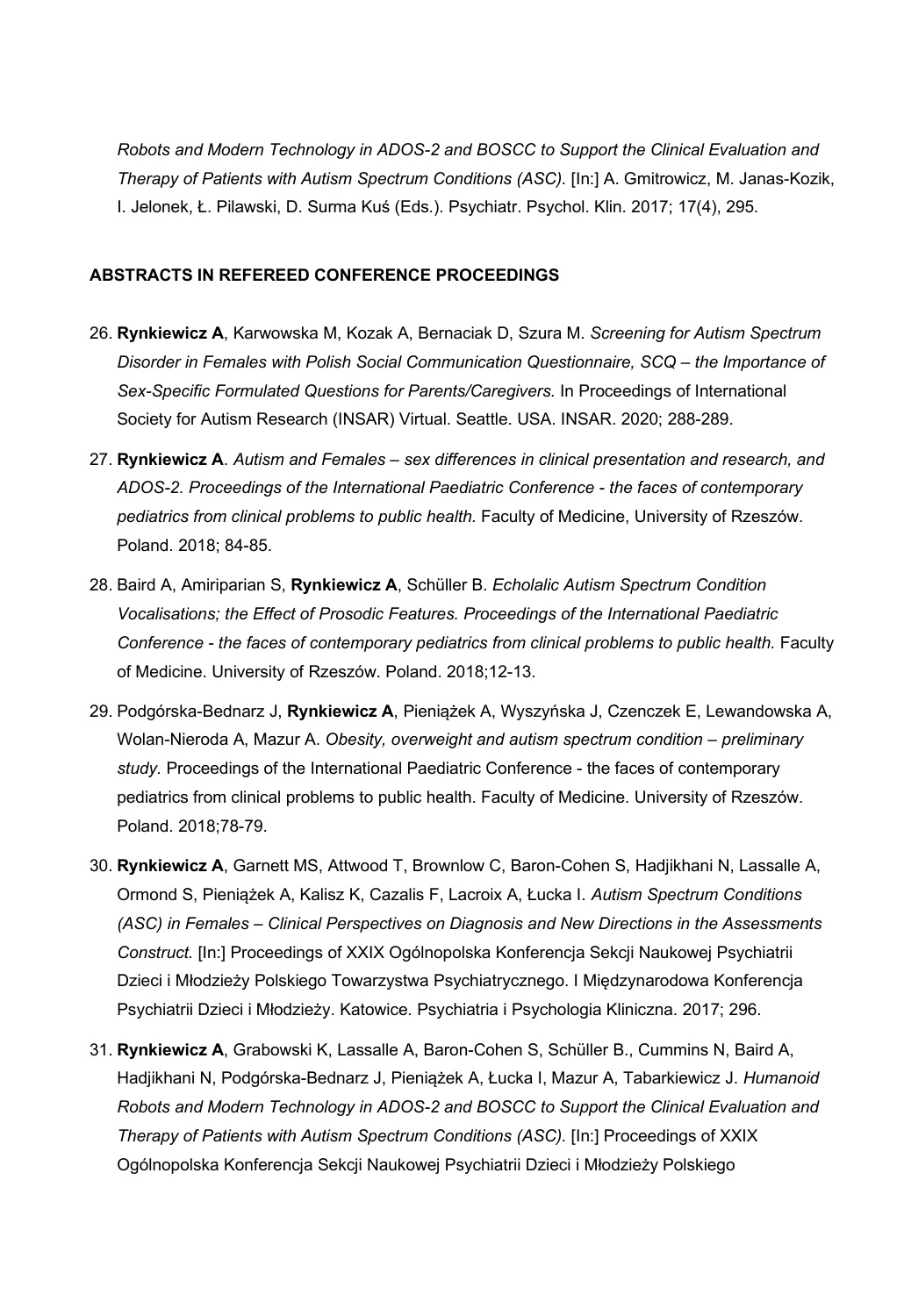Towarzystwa Psychiatrycznego. I Międzynarodowa Konferencja Psychiatrii Dzieci i Młodzieży. Katowice. Psychiatria i Psychologia Kliniczna. 2017; 295.

- 32. Ormond S, Brownlow C, Garnett MS, Attwood T, **Rynkiewicz A**. *Profiling Autism Symptomatology in Females: An Exploration of the Q-ASC in a Clinical Setting.* [In:] Proceedings of 16th Annual International Meeting For Autism Research (IMFAR). International Society for Autism Research. San Francisco. USA. INSAR. 2017; 122-123.
- 33. **Rynkiewicz A.** *Współchorobowość w autyzmie ("Autyzm plus"), czysty autyzm, cechy autystyczne i klasyfikacja ADOS-2 – wykorzystanie nowoczesnej technologii w procesie diagnostycznym.* [In:] Proceedings of Światowe innowacje łączące medycynę, inżynierię oraz technologię w diagnozowaniu i terapii autyzmu/ In A. Rynkiewicz & K. Grabowski (Eds). Rzeszów. Poland. Politechnika Rzeszowska. 2016; 94-110.
- 34. **Rynkiewicz A.** *Zaburzenia ze spektrum autyzmu u dziewcząt i ADOS-2 – obiektywna, komputerowa technika do diagnozy autyzmu (ASD).* [In:] Proceedings of Światowe innowacje łączące medycynę, inżynierię oraz technologię w diagnozowaniu i terapii autyzmu/In A. Rynkiewicz & K. Grabowski (Eds). Rzeszów. Poland. Politechnika Rzeszowska. 2016; 141-146.
- 35. **Rynkiewicz A,** Schüller B, Marchi E, Piana S, Camurri A, Lassalle A, Baron-Cohen S. *An Investigation of the 'Female Camouflage Effect' in Autism Using a New Computerized Test Showing Sex/Gender Differences during ADOS-2.* [In:] Proceedings of 15th Annual International Meeting For Autism Research. International Society for Autism Research (INSAR). Baltimore. USA. IMFAR. 2016; 177-178.
- 36. Newman S, Golan O, Baron-Cohen S, Bölte S, **Rynkiewicz A**, Baranger A, Schüller B, Robinson P, Camurri A, Sezgin M, Meir-Goren N, Tal S, Fridenson-Hayo S, Lassalle A, Berggren S, Sullings N, Pigat D, Ptaszek K, Marchi E, Piana S, Baltrusaitis T. *ASC-Inclusion – a virtual world teaching children with ASC about emotions.* [In:] Proceedings of 14th Annual International Meeting For Autism Research. International Society for Autism Research (INSAR). Salt Lake City. USA. IMFAR. 2015; 316-317.
- 37. Schüller B, Marchi E, Baron-Cohen S, Lassalle A, O'Reilly H, Pigat D, Robinson P, Davies I, Baltrusaitis T, Mahmoud M, Golan O, Friedenson S, Tal S, Newman S, Meir N, Shillo R, Camurri A, Piana S, Staglianò A, Bӧlte S, Lundqvist D, Berggren S, Baranger A, Sullings N, Sezgin M, Alyuz N, **Rynkiewicz A**, Ptaszek K, Ligmann K. *Recent developments and results of ASC-Inclusion: An Integrated Internet-Based Environment for Social Inclusion of Children with Autism Spectrum Conditions.* [In:] In Proceedings of 3rd International Workshop on Intelligent Digital Games for Empowerment and Inclusion (IDGEI 2015) as part of the 20th ACM International Conference on Intelligent User Interfaces/ In L. Paletta, B. Schuller, P. Robinson and N. Sabouret (Eds.). IUI 2015. Atlanta. USA. ACM. 2015.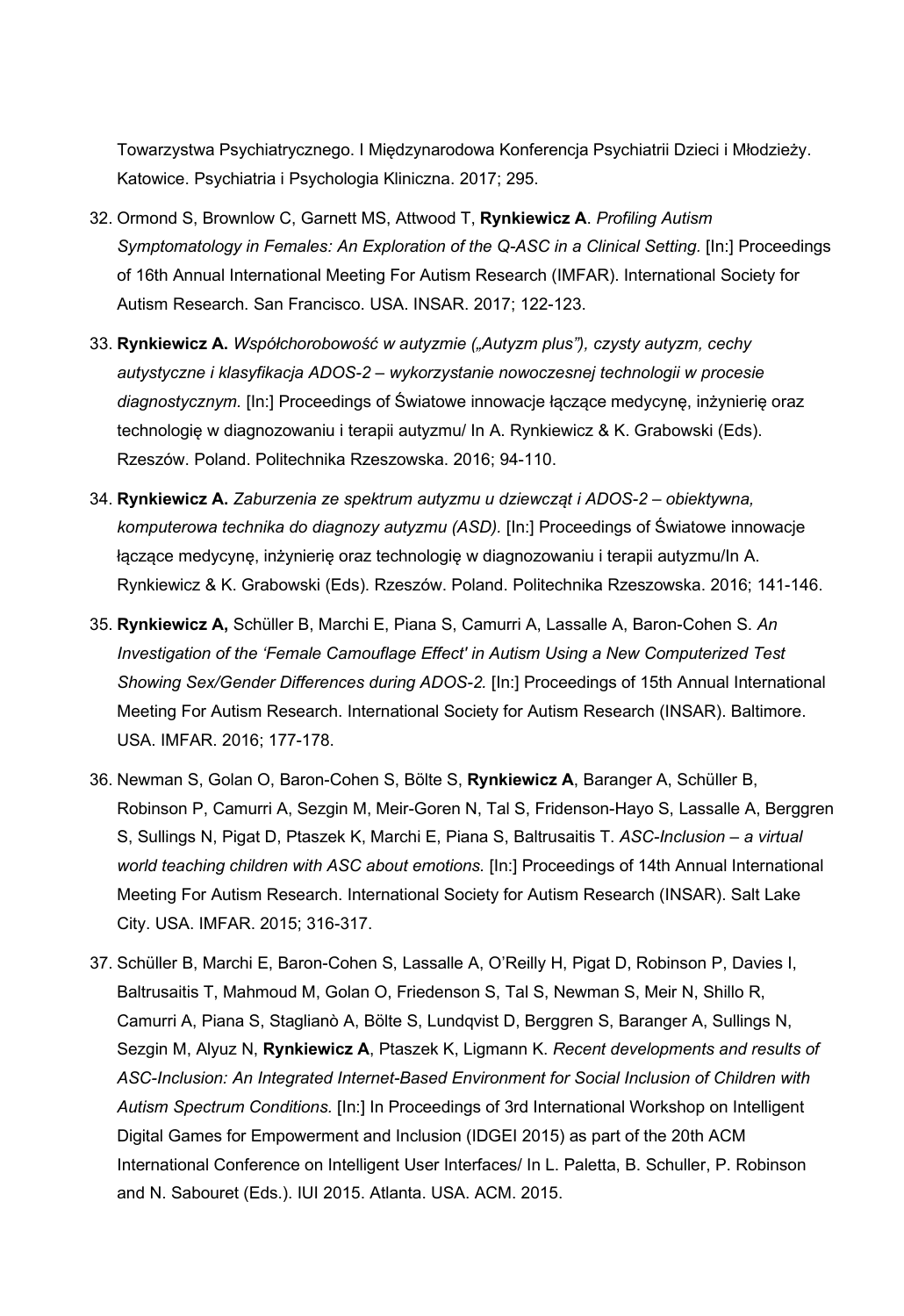38. **Rynkiewicz A**, Ptaszek K. *Autism Spectrum Conditions (ASC) in females and males in Poland – similarities and differences in clinical picture.* [In:] Proceedings of 10th International Autism-Europe Congress. New Dimensions for Autism. Budapest. Hungary. Autism Europe. 2013; 110- 111.

## **OTHER**

- 36. **Rynkiewicz A**. *Screening tool for autism in toddlers and young children. STAT – test przesiewowy pod kątem autyzmu dla małych dzieci: protokół: wiek 24-36 miesięcy.* (W.L. Stone, O.Y. Ousley authors). Gdańsk. SPECTRUM ASC-MED. 2015.
- 37. Waligórska A, Borska-Mądrzycka Z, **Rynkiewicz A**. *Screening tool for autism in toddlers and young children. STAT - Podręcznik użytkowników narzędzia.* (W.L. Stone, O.Y. Ousley authors). Gdańsk. SPECTRUM ASC-MED. 2015.

## **Contributions to Books/Forewords:**

38. **Rynkiewicz A**. *Inne ale nie gorsze. O dzieciach z autyzmem opowiadają rodzice*. In G. Zalewski (Ed.). Ożarów Mazowiecki. Linia. 2012.

## **Popular Science Journals & Books:**

- 39. Ptaszek K, Jerzemowska G, **Rynkiewicz A**, Polasik P. *Dysfunkcje układów neurotransmiterowych w przebiegu zaburzeń ze spektrum autyzmu (ASD).* [In:] Zagadnienia aktualnie poruszane przez młodych naukowców/In M. Kuczera, K. Piech (Eds.). CreativeTime. 2015; 1, 79-84.
- 40. **Rynkiewicz A**. *Mali odkrywcy bliżej emocji*. Charaktery. 2014;11, 70-73.
- 41. **Rynkiewicz A**, Chludzińska L. *Anoreksja i Bulimia. ABC dla każdego profesjonalisty pracującego w edukacji.* Edukacja i Dialog. 2009;212/213(11/12), 72-77.
- 42. **Rynkiewicz A**. *Zespół Aspergera i Wysokofukcjonujący Autyzm – inny mózg, inny umysł.* Edukacja i Dialog. 2009; 209(6), 52-56.
- 43. **Rynkiewicz A**. *Dziewczęta i kobiety z zespołem Aspergera – sukces czy porażka w szkole lub w pracy?* Edukacja i Dialog. 2009; 208(5), 18-22.
- 44. **Rynkiewicz A**. *Edukacja eksperymentalna i wczesna interwencja w autyzmie.* Edukacja i Dialog. 2009; 207(4), 30-32.
- 45. **Rynkiewicz A**. *Mocne Strony Autyzmu. Zespół Aspergera.* Edukacja i Dialog. 2009; 205(2), 52-56.
- 46. **Rynkiewicz A**. *Dziewczęta oraz kobiety z zespołem Aspergera. Elementy sukcesu w szkole i w pracy.* Impuls Krakowski. 2009; 41(59), 23-30.
- 47. **Rynkiewicz A**. *Zespół Aspergera: inny mózg, inny umysł*. Gdańsk. Harmonia. 2009.